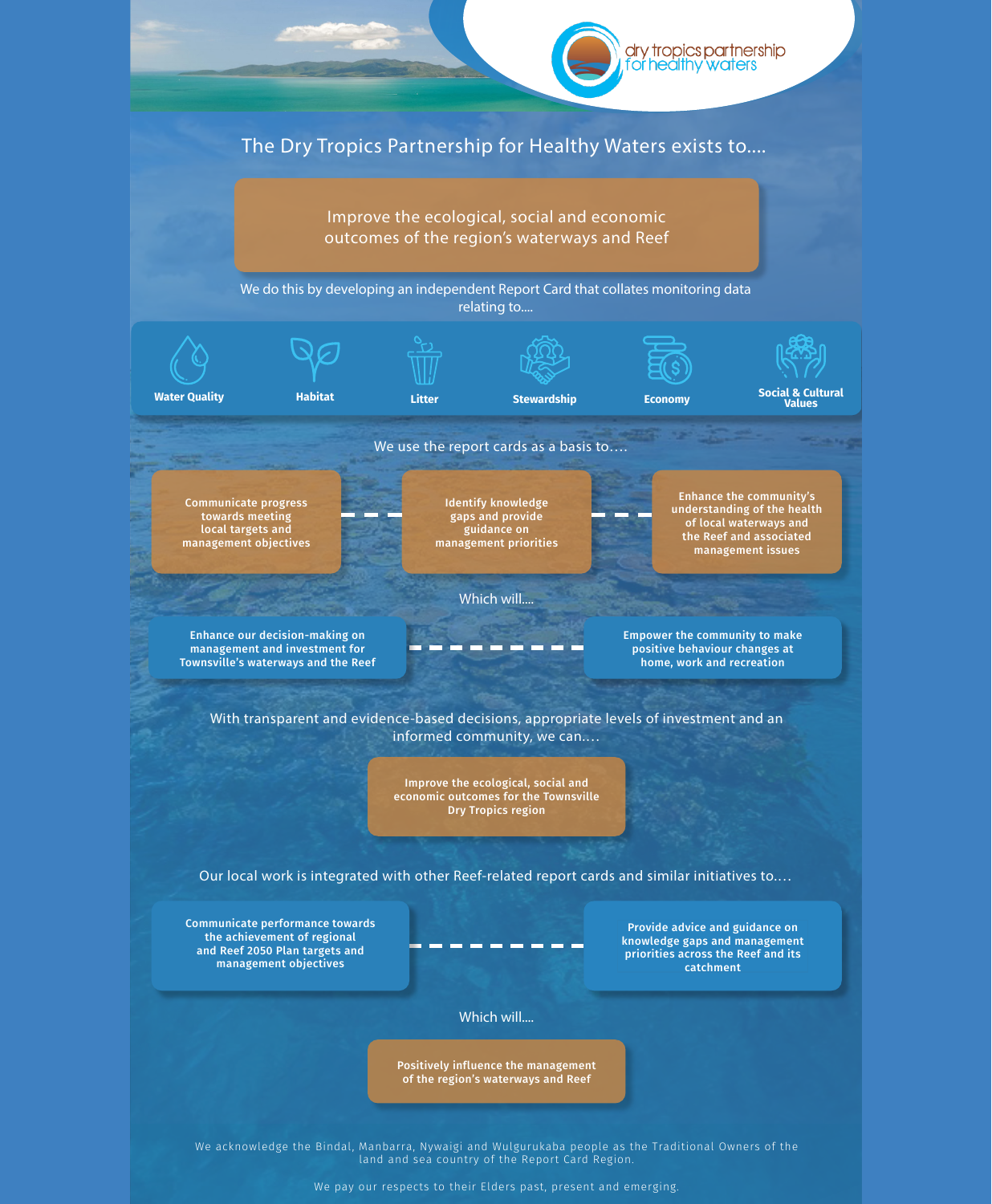# INDICATORS OF PROGRESS

The Townsville Dry Tropics community actively uses the Report Card and the Partnership's science and collective knowledge to improve waterway and Reef health.

- Awareness of both the Dry Tropics Partnership and the Regional report cards continues to increase among key stakeholders.
- The stakeholders of the Partnership are increasingly viewing and using the Report Card and associated communication products.

### **INDICATO**

- The Townsville by the Indepe from well esta
- The Townsville management to waterway h
- 1.1 Ensure that the Townsville Dry Tropics Report Card and associated communication products highlight information and initiatives that relate to community concerns and values.
- 1.2 Enhance cross-collaboration between the five Great Barrier Reef regional report card partnerships and other key stakeholders to develop and share consistent key messages on waterway and Reef health issues.
- 1.3 A communication, marketing and capacity building strategy is in place that identifies community priorities and concerns to inform and enhance the Partnership's report card and

# **OUTCOME**

The Townsville a rigorous inte framework tha region's watery

initiatives.

- 2.1 The Townsy annually ar of importal
- 2.2 The Townsy embedded and assessi and marine
- 2.3 Data autom enhance co
- Priority ma included in 2.4

updated re

#### OUR PRIORITY **STRATEGIES**

#### OUTCOME 1 ENGAGED COMMUNITY



#### OUR VISION

# Healthy waterways, Reef and a

OUR STRATEGIC OUTCOMES FOR THE NEXT 3 YEARS (2020 - 2023)

#### HOW WE WILL MEASURE AND TRACK OUR PERFORMANCE